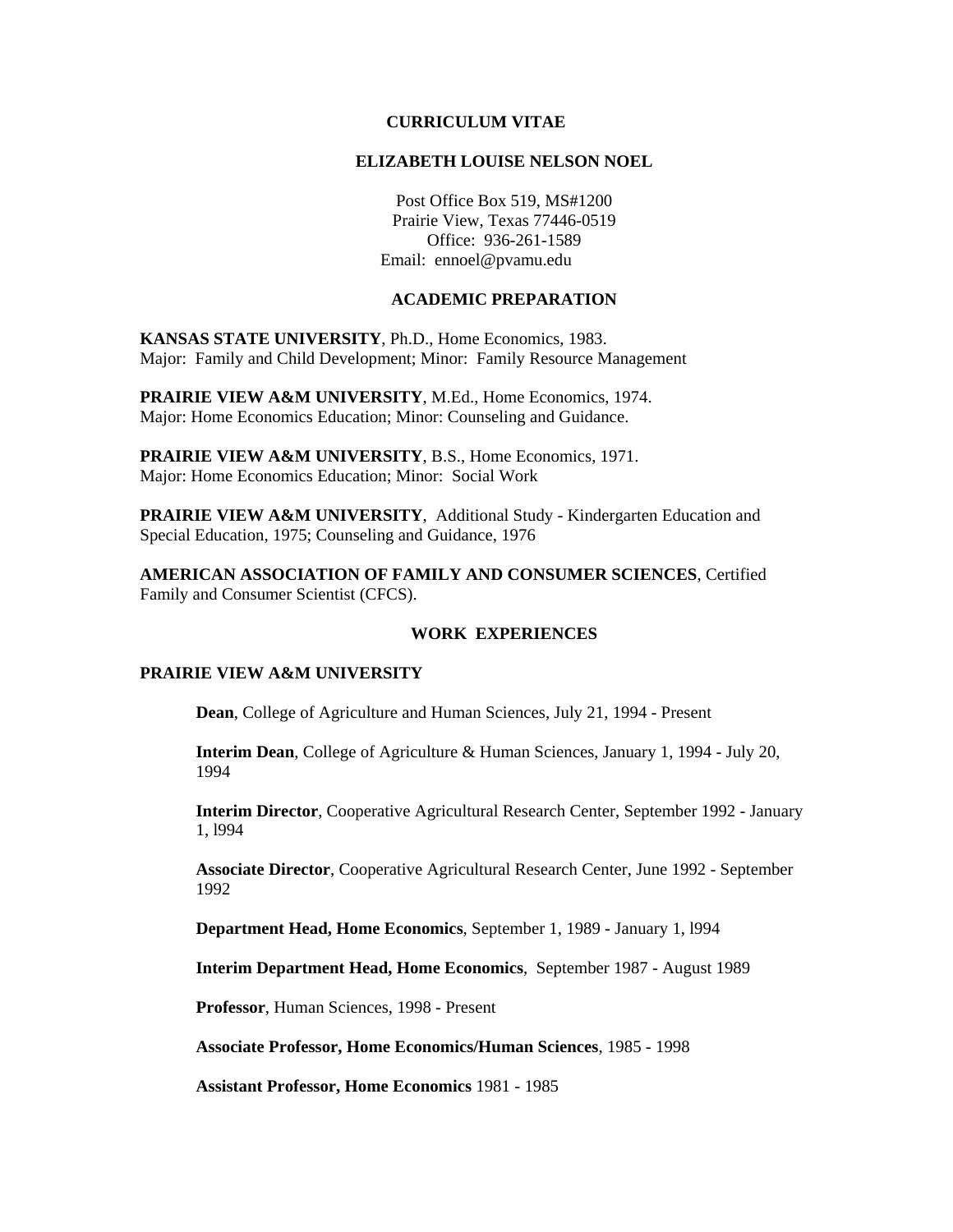**KANSAS STATE UNIVERSITY, Teaching Assistant, Child Development Laboratory,** 1979 - 1980

**PRAIRIE VIEW A&M UNIVERSITY**, **Educational Counselor, Allied Health-Dietetics Project**, 1975 - 1978 and 1980 - 1981

**PRAIRIE VIEW A&M UNIVERSITY, Graduate Research Assistant, Home Economics**, 1973 - 1974

#### **NON-UNIVERSITY**

**BRENHAM INDEPENDENT SCHOOL DISTRICT**, Vocational Home Economics Teacher 1971 - 1973

**PITT GRILL RESTAURANT**, Food Service Assistant, February - June 1975

**J.C. PENNEY**, Sales Assistant, Women's Apparel, February - June 1975

#### **PROFESSIONAL MEMBERSHIPS**

National Council and University Research Administrators (NCURA)

### **PROPOSALS PRESENTED FOR EXTERNAL FUNDING 1990 - 2007 - (\$2,920,000 Awarded)**

Title III, HBCU Development Grant . Research Infrastructure Development and Enhancement. 2007-2012. \$500,000 (part of total University award).

U. S. Department of the Interior, Historic Preservation Grant. 2005. \$400,000+

USDA/1890 Facilities and Equipment Enhancement Grant Program. Proposal for utilization of funds, Years One and Two and the Five-Year Plan. Developed in collaboration with Dr. Alfred Parks, Mr. Hoover Carden and Mr. Benny Lockett. **Funded \$750,000 as requested, noncompetitive.**

USDA/1890 Center of Excellence in "World Food Distribution". Proposal submitted to the USDA Secretary of Agriculture through the Agricultural Marketing Service. Developed collaboratively with Dr. Alfred Parks, 1993/1994 and 1995 with Dr. Alfred Parks and Dr. Freddie Richards. **Funded: \$85,000; \$25,000; \$350,000.**

RR-6 Regional Research Project in Home Economics. "Evaluation of Effective Intervention Methods to Improve the Quality of Well-Being of Rural Elders". **Funded through USDA/CSRS/Evans Allen Research Program, CARC/PVAMU, \$70,000 annually**, 1993 - 1996.

Title III, HBCU Development Grant - Part VII, "The Creative Design Laboratory", 1991- 1993. **Funded at amounts requested - \$250,000** (part of the total University award).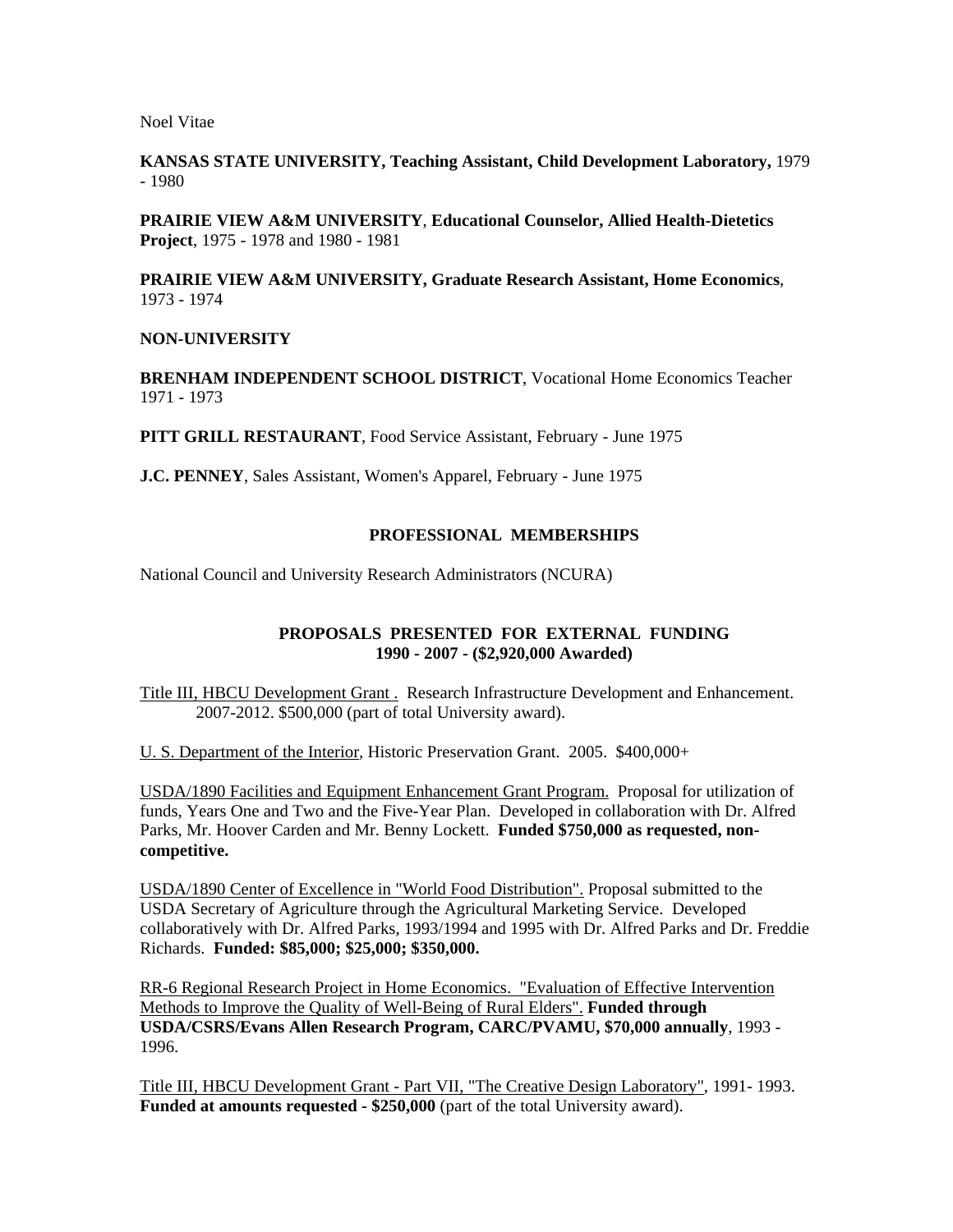AT&T University Equipment Donation Program, "Instructional Computer Laboratory for the Human Environmental Sciences", 1993. Not funded.

W. K. Kellogg Foundation, AGRIVISION 2020, a component of the Texas Visioning Project, "Creating a Model Food and Fiber Education System that Listens and Responds to Agriculture, Food, and Environment Needs of 21st Century Texas", 1995. Prepared in collaboration with Dr. Cecil L. Strickland, Sr. **Awarded: \$150,000 for 5 years.**

USDA Minority Scholars Program, 1996. Amount Requested: \$100,000. Not funded.

Department of Health and Human Services, Office of Minority Health (OMH), Family and Community Violence Prevention Program, 1997. Requested \$300,000; **Funded: \$200,000.** Prepared in collaboration with Dr. Ruth Caggins, Mr. Ron Jones, Dr. Ablo Bah and Mr. Cornelius Perry.

Department of Health and Human Services, Center for Disease Control. Proposal, "Center for Research on the Prevention of Violence Against Women", 1998. Requested \$600,000. Prepared in collaboration with Dr. Cornelius Perry, Dr. Ablo Bah, Ms. Grace Gafford, Dr. Ruth Caggins.

USDA Challenge Grants Program, 2000. Amount Requested: \$100,000. Not funded.

### **USDA/1890 INSTITUTIONAL CAPACITY BUILDING GRANTS PROGRAM IN THE FOOD AND AGRICULTURAL SCIENCES AWARDS, 1990 - 2003 (\$718,000 Awarded)**

PROJECT M.A.P.S.(Minority Access to Professional Status). Proposal submitted to the United States Department of Agriculture Higher Education Programs Office, 1990/1991. Proposal developed in collaboration with Dr. Alfred Parks. Requested amount: \$150,000.

Developing a Food Science Option for Home Economics and Agriculture. Proposal submitted to the United States Department of Agriculture, Higher Education Programs Office, 1990/1991. Requested amount: \$175,000. (Proposal developed in cooperation with Dr. Victor Stanley and Mr. Lindsey Weatherspoon).

PROJECT M.A.P.S. (Minority Access to Professional Status). Proposal submitted to the United States Department of Agriculture Higher Education Programs Office, 1991/1992. Proposal developed in collaboration with Dr. Alfred Parks. Requested amount: \$175,000. **Awarded amount: \$157,500.**

THE TEEN NETWORK. Proposal submitted to the United States Department of Agriculture Higher Education Programs Office, 1992/93. Proposal developed in collaboration with Dr. Alfred Parks. Requested amount: \$225,000. **Awarded: \$202,500.** 

# ADVANCED NETWORKS: AGRICULTURAL SCIENCES VIA THE SUPERHIGHWAY.

Proposal submitted to the United States Department of Agriculture Higher Education Programs Office, 1996. Cooperative effort with Dr. Alfred L. Parks. Requested amount: \$199,259; **Awarded: \$178,000.**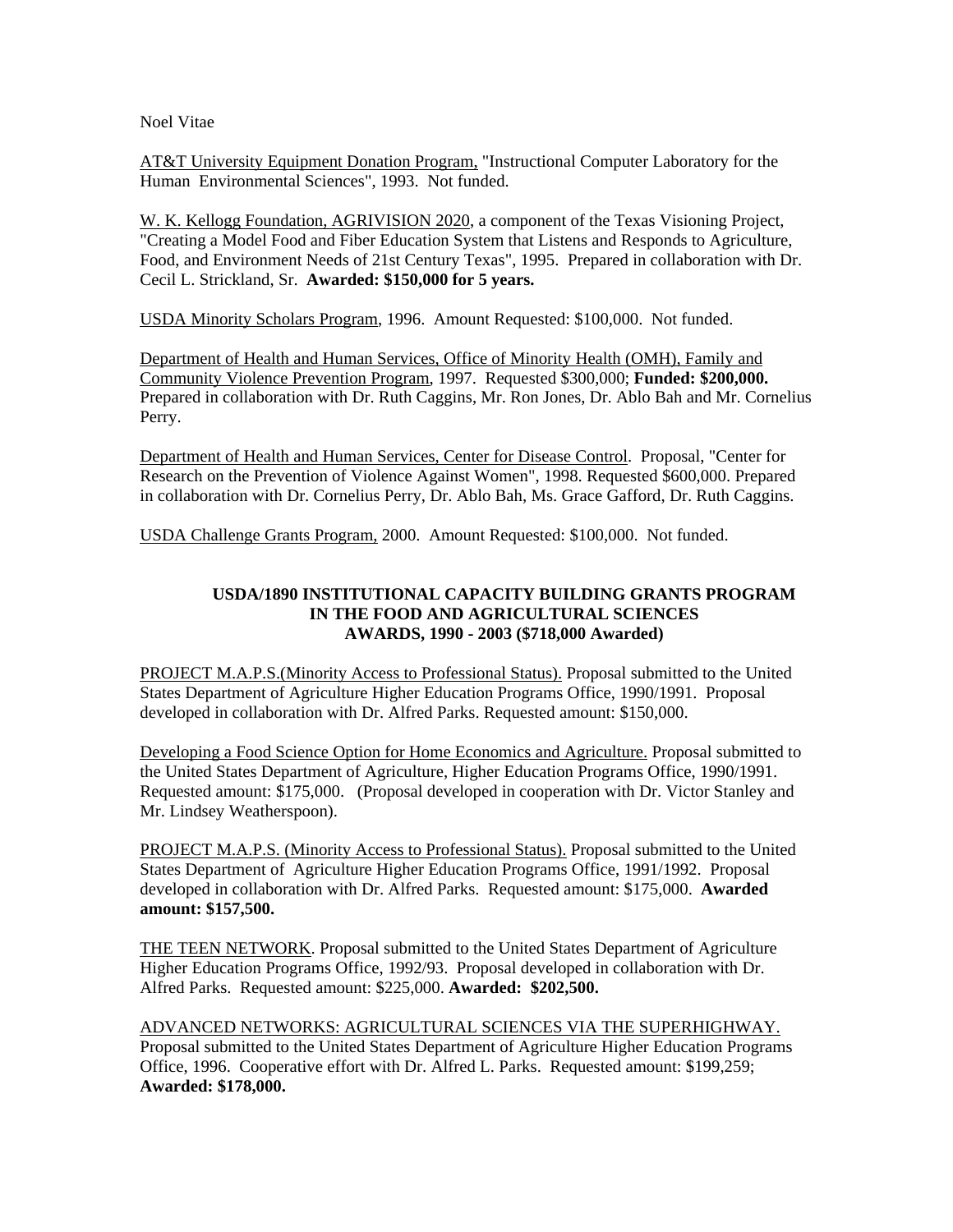PROJECT L.I.N.K (Launching Innovative Knowledge in the Food and Agricultural Sciences). Proposal submitted to the United States Department of Agriculture Higher Education Programs Office, 1997. Requested amount: \$200,000. **Awarded: \$180,000**.

PROJECT L.I.N.K II (Launching Innovative Knowledge in the Food and Agricultural Sciences). Proposal submitted to the United States Department of Agriculture Higher Education Programs Office, 2003. Requested amount: \$200,000. **Status: Pending.**

### **USDA/1890 STRENGTHENING EDUCATIONAL CAPACITIES IN THE FOOD AND AGRICULTURAL SCIENCES 1985 - 1991 (\$625,538 Awarded)**

Recruitment and Retention in Agriculture and Home Economics. Proposals submitted to the Department of Agriculture, Office of Grants and Program Systems.

- 1) June 1985, in collaboration with Dr. Maxine Hammonds-Smith, Dr. Mary Hawkins, Dr. Flossie Byrd, and Dr. Cecil Strickland. **Amount awarded, \$107,777.**
- 2) June 1986, in collaboration with Dr. Cecil Strickland. **Amount awarded: \$102,496.**
- 3) June 1987, in collaboration with Dr. Cecil Strickland. **Amount awarded: \$102,496.**
- 4) Curriculum Development in Agriculture and Home Economics. , April 1989, in collaboration with Dr. Freddie Richards and Dr. Haku Israni. **Amount Awarded: \$102,496.**
- 5) Student Recruitment and Retention and Faculty Development in Agriculture and Home Economics. April 1990, in collaboration with Dr. Alfred Parks and Dr. Haku Israni. **Amount awarded, \$102,496.** February 1991, in collaboration with Dr. Alfred Parks and Dr. Haku Israni. **Amount awarded, \$107,777.**

#### **APPOINTMENTS**

Member, Core Team, Southern Association of Colleges and Schools Accreditation Reaffirmation Self Study and Strategic Planning Committee, Prairie View A&M University, 2008 - Present.

Member, Institutional Effectiveness Council, 2007 to Present.

Sub-Committee Chair, Academic Integrity, Athletics Certification, National Collegiate Athletic Association (NCAA), Self-Study, 2006-2008.

Member, University Graduate Faculty, Prairie View A&M University, l984 - Present; Graduate Council, 1987 - Present.

Chair, University Scholarship Oversight Committee, Prairie View A&M University, 2002 – 2004.

Member, Nominations Committee, 2000-2002, Texas Association of Family and Consumer Sciences.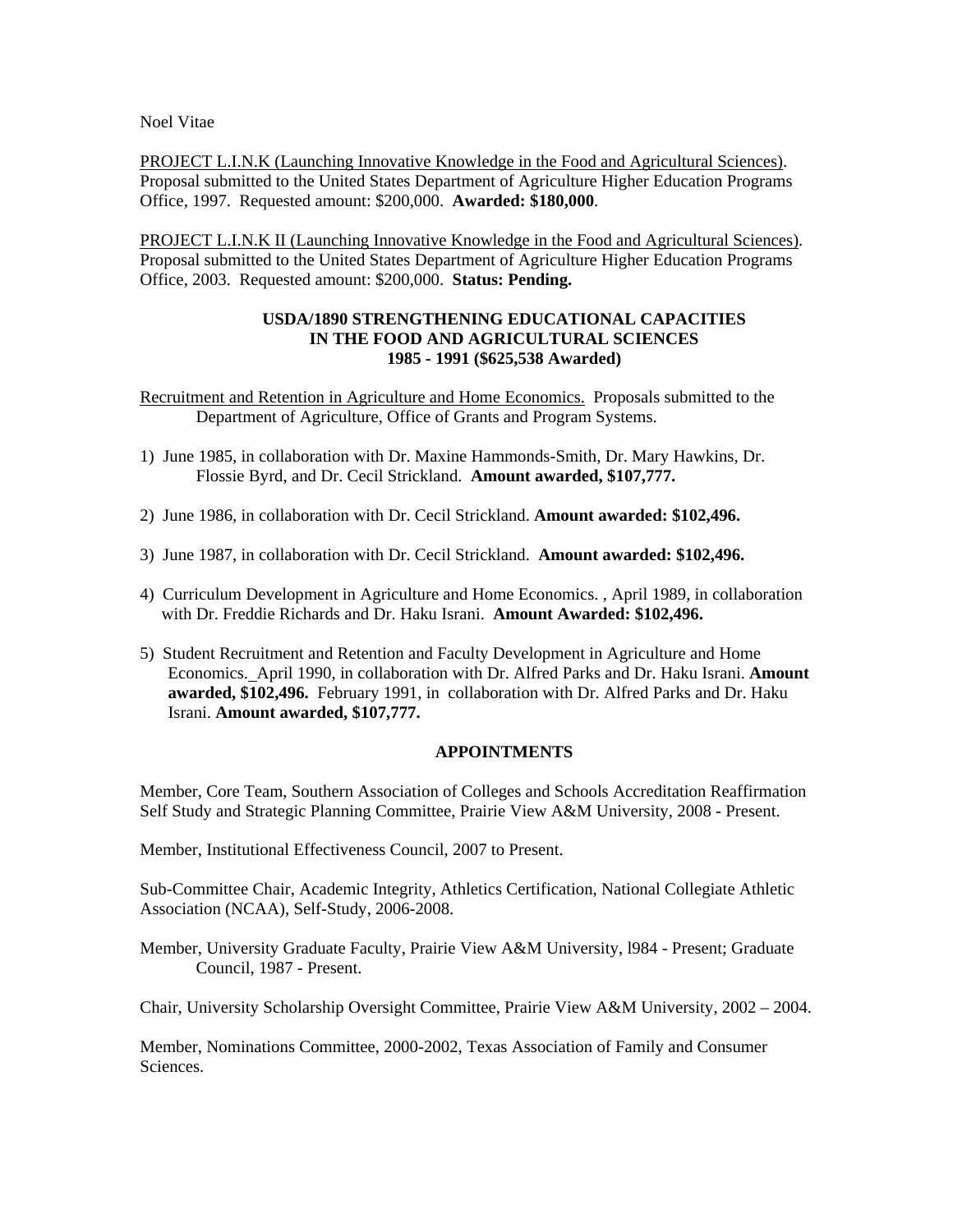Chair, PVAMU Southern Association of Colleges and Schools Self-Study Steering Committee, 1998 - 2000.

Chair, PVAMU Strategic Planning Steering Committee, 1998 - 2000.

Member, 1890 Land Grant System Strategic Plan Implementation Committee, 2002 - 2004.

Member, PVAMU Presidential Search Advisory Committee, 2002 - 2003.

### **RESEARCH AND SCHOLARLY ACTIVITIES**

- Member, RR-4 Regional Research Project "Quality of Well-Being of the Southern Rural Elderly: Food, Clothing, Shelter". Executive Committee; Committee Chairman, Quality of Life Section, Core Instrument Development, l985-86. Member, Technical Committee, 1985-1987. Co-Investigator, PVAMU Component, 1985-1988.
- Noel, Elizabeth and Byrd, Flossie M. A Comprehensive Annotated Bibliography on Disability. Texas A&M University - Prairie View A&M University Cooperative Research Center. Departmental Technical Report No. 74-l, (December l974).
- Noel, Elizabeth N. The Impact of Physical Disability in Children Upon the Social and Emotional Well- Being of Metropolitan and Non-Metropolitan Black Families. Texas A&M University - Prairie View A&M University Cooperative Research Center. Departmental Technical Report No. 75-l, (December l975).
- Noel, Elizabeth L.N. Cooperative Behavior in Young Black Children. Unpublished Doctoral Dissertation, Kansas State University, July l983.
- Principal Investigator, RR-6 Regional Research Project in Home Economics "Evaluation of Effective Intervention Methods to Improve the Quality of Well-Being of Rural Elders". Technical Committee member and Chair, Sub-Committee on Community Services, 1990- 1994.
- Chair, Scholarship Committee, Coalition for Black Development in Home Economics, 1996 1998.
- Member, Board on Human Sciences, National Association of State Universities and Land Grant Colleges, 1890 Institutional Representative, 1995-1998.
- Chair, Task Force on CLEP and Advanced Placement, PVAMU Academic Council, 1997.
- Co-Chair, Youth Development Sub-Committee, 1890 Association of Research Directors 11th Biennial Research Symposium, 1997.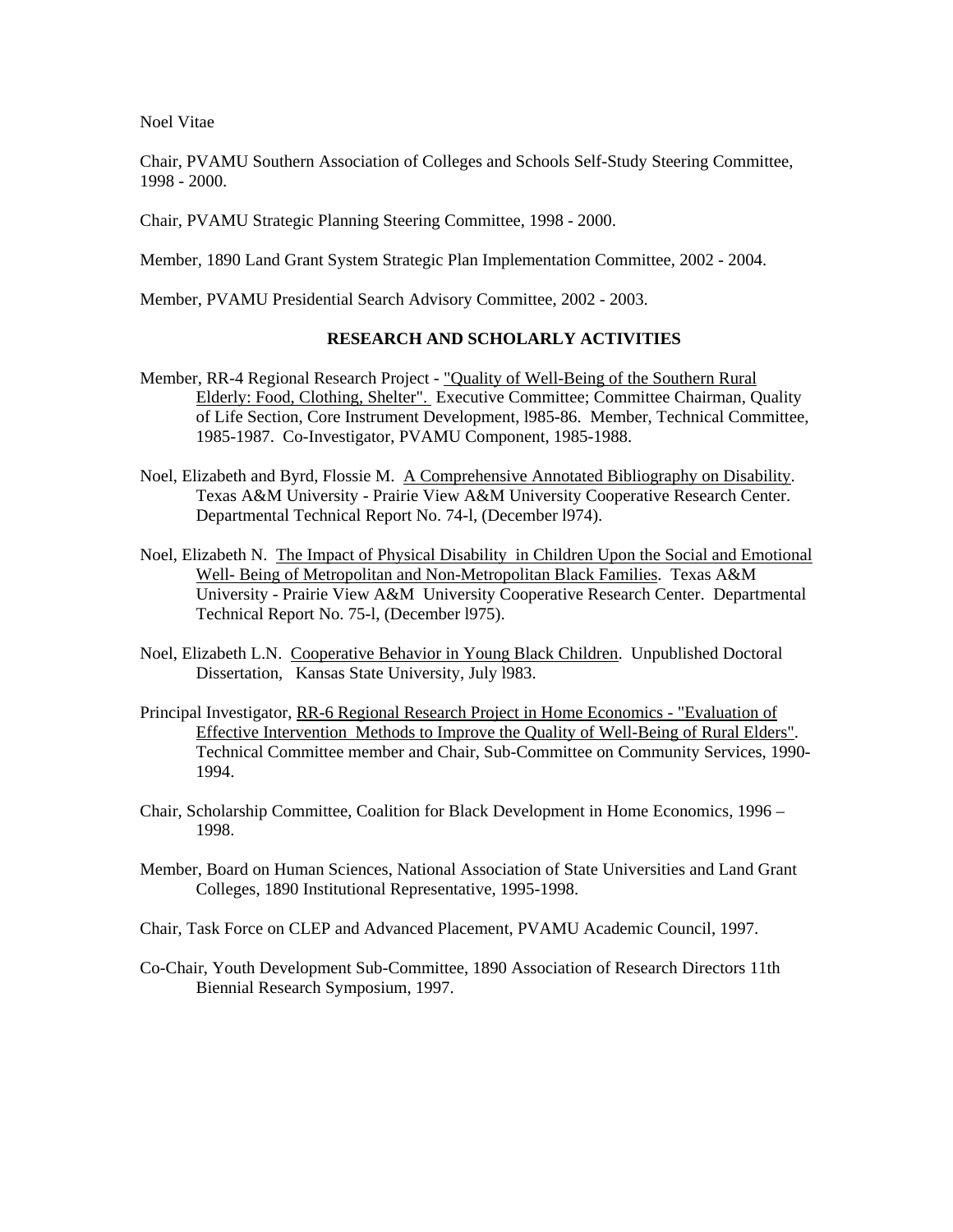### **PROFESSIONAL PRESENTATIONS SEMINARS, WORKSHOPS, CONFERENCES**

- Workshop Presenter, TAMU Annual Assessment Conference, Assessing Institutional Effectiveness, 2008.
- Roundtable Presenter, Southern Association of Colleges and Schools, Annual Meeting, San Antonio, Texas, 2008.
- Workshop Presenter, Family and Consumer Sciences Teachers State Improvement Conference PVAMU and TSU Alumni Group Meeting, July 2002.
- Participant, Charter Day Workshop, "No Child Left Behind" Funding Opportunities, Texas Southern University, 2003.
- Presenter, Child Care Conference, Texas Southern University, "Teaching in a Multicultural Environment", February, 2003.
- Presenter, Child Care Conference, Waller High School, "Learning in a Diverse Classroom", February 2004.
- Presenter, Legislative Black Caucus Conference, Austin, 2001; Participant, 2003, 2004.
- Workshop Panel Presenter, 88th Annual Meeting, American Association of Family and Consumer Sciences, Washington, DC, June 1997.
- Participant, TAMU System Symposium: Corpus Christi, Texas, 1990, 1996, 2002.
- Participant, Texas Home Economics Association Annual Meeting, Dallas, 1990; Houston, 1991; Austin, 1993.
- Participant, Biennial Research Symposium, Association of Research Directors (ARD) and Administrators of Agriculture, and Home Economics, l890 Colleges and Universities, Washington, DC, October l987; Atlanta, GA 1992; New Orleans, 1994; San Antonio, 1997; Atlanta, GA, 2003.
- Participant, Annual Spring Conference, Association of Administrators of Agriculture, Home Economics, and Extension, 1890 Colleges and Universities, Washington, DC, April 1988 - Present..
- Participant, National Association of State Universities and Land Grant Colleges, Annual Meeting, l987 - Present, except 2001.
- Participant, Annual State Conference, Teachers of Vocational Home Economics. Sponsored by the Texas Education Agency, Division of Home Economics, Dallas, Texas, 1995-1997.
- Participant, Texas Coalition of Administrators of Human Sciences (formerly Home Economics). Fall, Spring and Summer Meetings, 1988 - Present. Secretary/Treasurer, 1997- 1999. Chair Elect, 1999.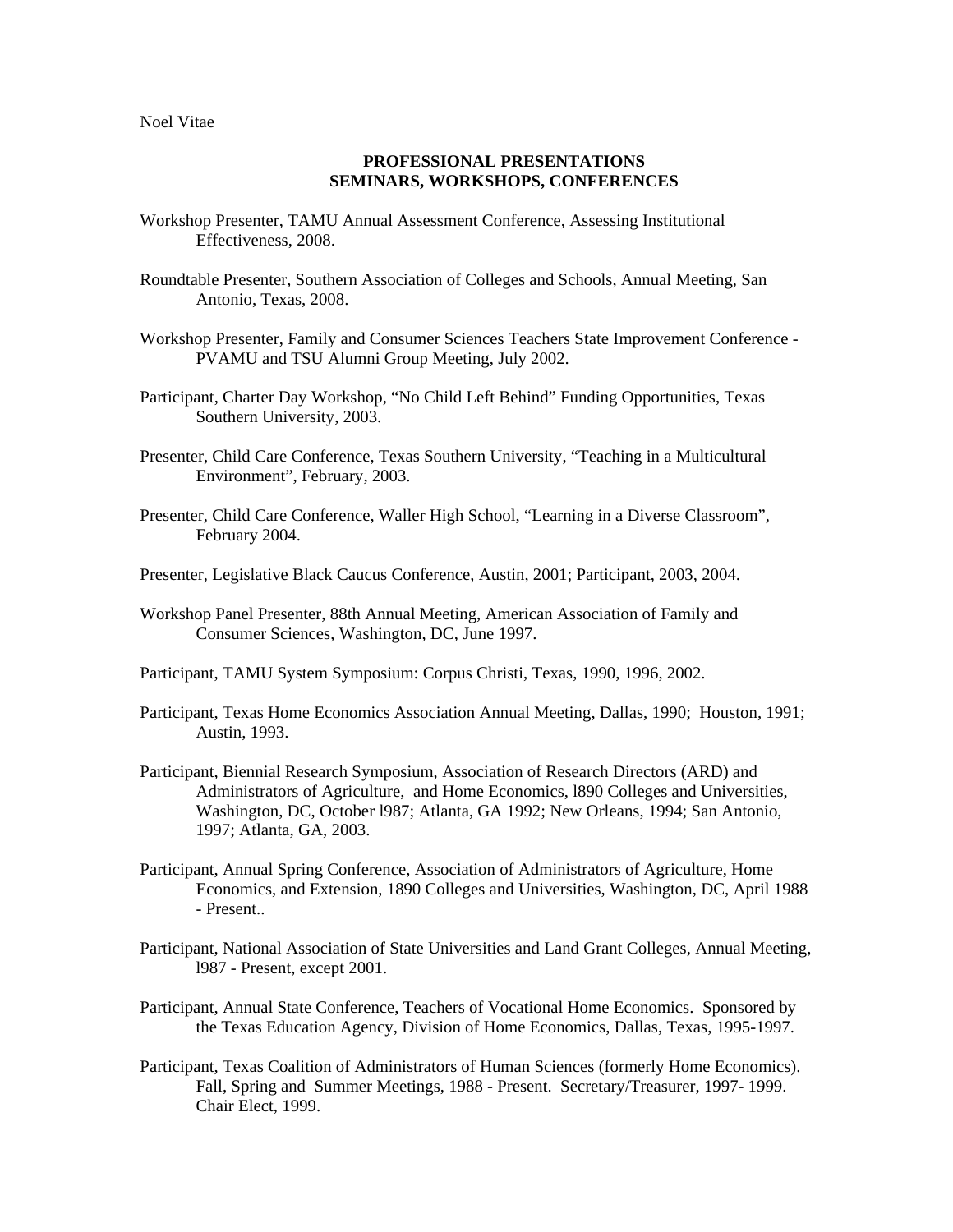- Participant and member, Conference Planning Committee, "Texas Youth at Risk: Self-Care Education and Community Action", Houston, Texas, March 1990.
- Participant, 82<sup>nd</sup> Annual Meeting, American Home Economics Association, Minneapolis, MN, June 1991.
- Participant, 93<sup>rd</sup> Annual Meeting, American Association of Family and Consumer Sciences, Dallas, TX, June 2002.
- Participant, Association of Extension Administrators National Conference, 1998; 2003.
- Participant, Cooperative Extension Program State Conference, 1999; 2001; 2003.
- Participant, AHEA New Leaders Workshop, Pre-Annual Meeting Workshop, June 1990; June 1991; June 1992.
- Participant, 83<sup>rd</sup> Annual Meeting, American Home Economics Association, Denver, CO, June 1992.
- Participant, Texas Consortium of Geriatric Education Centers Professional Development Institute, Galveston & Houston, September/October 1991 - May 1993.
- Participant, USDA/1890 Task Force Planning and Development Workshop, Washington, DC, 1990

Participant, USDA Task Force Meetings (Held Quarterly), 1991 - 2000. Spring 2003.

### **GRADUATE RESEARCH/THESIS SUPERVISION**

Wilbert, Linda. Utilization of Social Service Programs by Pregnant and Parenting Teens in the Brazos County Area, M.S., 1997.

Flowers, Alma. Dietary Habits Among Pregnant and Parenting Teens in a Suburban High School, M.S., 1997.

Freeman, Pamela Owens. Assessment of the Need for University-Based Child Care, M.S., 1996.

Abrom, TeneInger D. A Comparative Study of Marital and Non-Marital Attitudes and Behaviors Among Black Males. M.S., 1993.

Greshem, Lizabeth. An Analysis of Factors Influencing Hispanic Youth Involvement in 4-H Programs in Fort Bend County. M.S., 1993.

Yoborty, Flora Gibson. Factors Impacting the Development of Self-Esteem Among Black Adolescent Males. M.S., 1993.

Edwards, Canvis B. An Evaluation of Community Service Programs for Rural Elders in Select Texas Counties. M.S., 1992.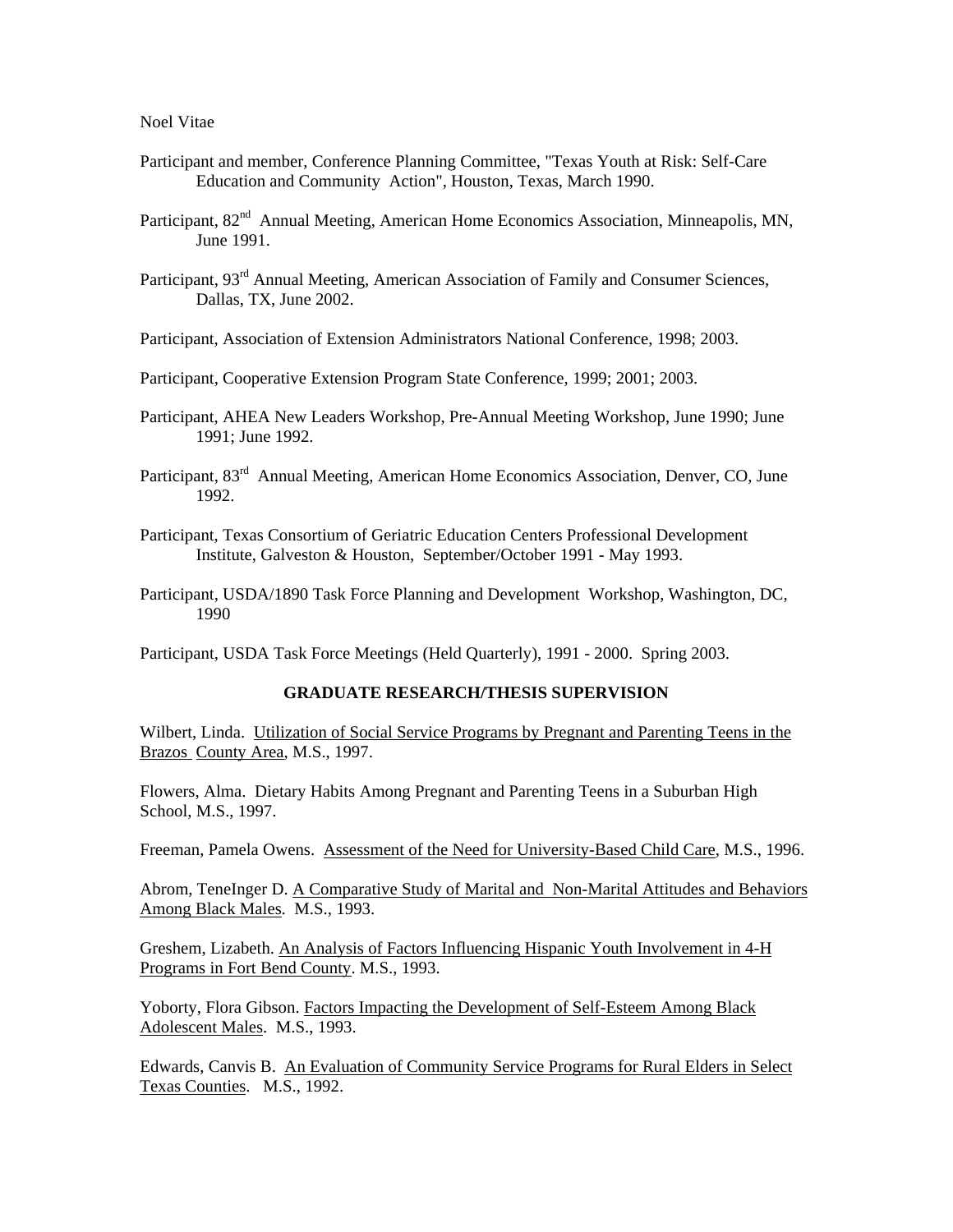Nobles, Carolyn. An Analysis of the Empty Nest Syndrome: Impact on Women. M.S., 1991.

Walker, Fay A. The Effects of Social Support Systems on the Nutritional Intake Status and Quality of Well-Being of Selected Elderly Rural Texans. M.S., 1990.

Hamilton, Lilieth A. The Reliability of Nutrient Intake as Estimated by Repeated Twenty-Four Hour Dietary Recalls in Elderly Females. M.S., 1990.

Fontenot, Ester. An Analysis of Drug Utilization Among Ninth Grade Students in Home Economics at a Selected Texas High School. M.S., 1990.

Harris-Sams, Mary Alice. The Impact of AIDS Education on the Behavior of Selected Middle School Students. M.S., 1990.

Jackson, Sharon. Factors Impacting College Success among Selected Majors in Home Economics. M.S., 1989.

Morse, Carolyn. An Analysis of Attitudes and Sociocultural Characteristics as Determining Factors in Adolescent Pregnancy. M.S., 1989.

Pela, Patience A. A Study of Parental Perception of the Role of Play in the Cognitive and Socio-Emotional Development of the Preschool Child. M.S., 1988.

Ali, Batula. An Analysis of Selected Socioeconomic Factors Affecting Development of Women In Samolia. M.S., 1988.

Jones, Donnie Ree. The Attitudes of Single Parent Female Household Heads Toward Public Service Program Utilization. M.S., l985.

Reid-McWhinney, Sharon. Impact of the Economic Environment Upon Choices and Public Program Utilization by Single Parent Families. M.S., l985.

Love, Lydia Simmons. The Relationship Between Selected Resource Management Practices and Futurizing Styles of Female Headed Families. M.S., l984.

### **UNIVERSITY AND COMMUNITY SERVICES**

### **SERVICE TO THE UNIVERSITY**

Annual Training Conference, Cooperative Agricultural Research Center 2007 – Raising the Bar: Research and Quality Enhancement 2008 – Research and Compliance 2009 – Quality Research: No Compromise! No Excuses!

Aligning the Right Stuff to Assess Student Learning Outcomes: Course Program Alignment and Assessment, 2007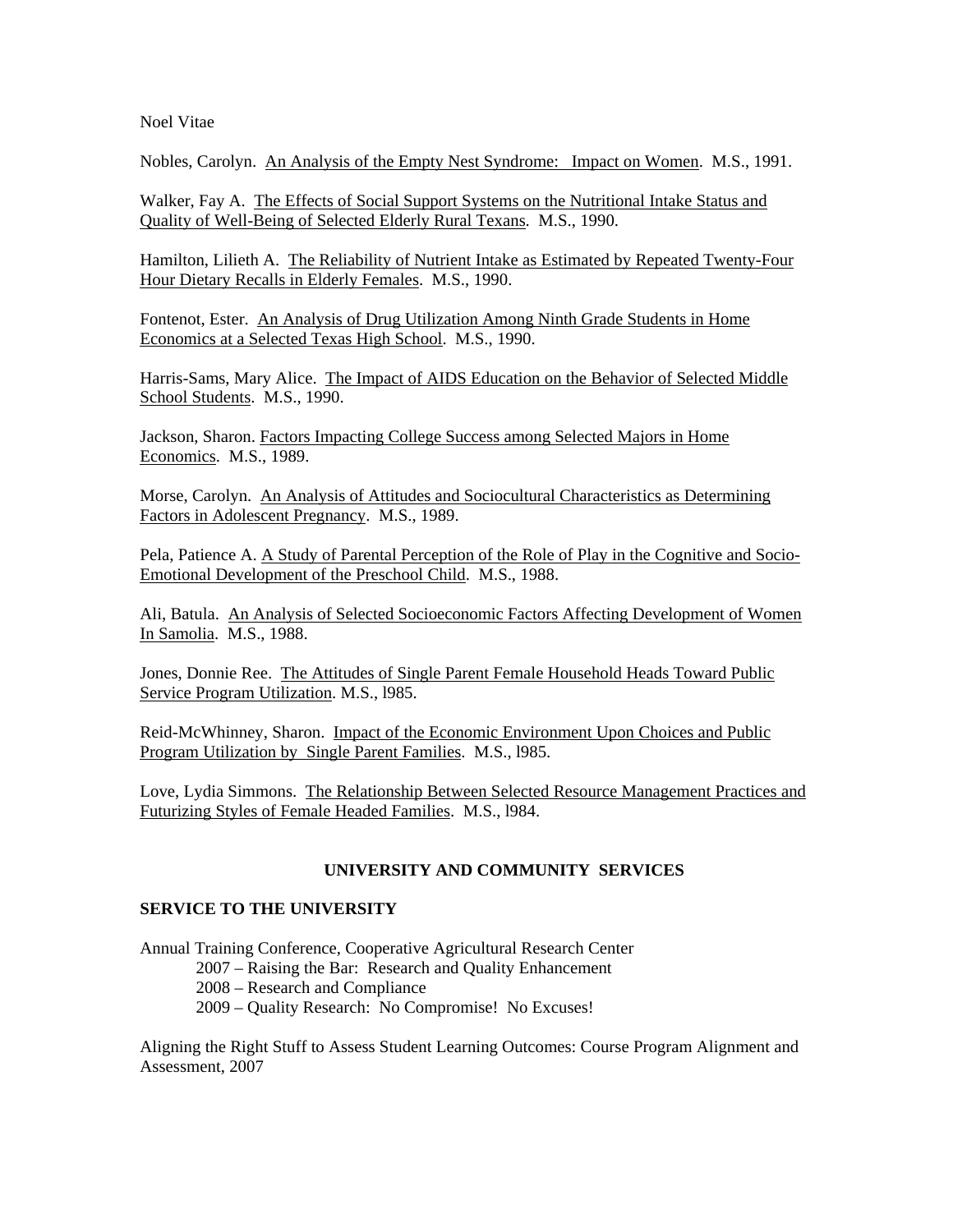Annual Faculty and Professional Staff Conference 2006 – Research and Sponsored Programs: Do Not Intrude 2007 - Building a Culture of Evidence at Prairie View A&M University: Being Better than Best and Proving It 2008 – Planning: Creating a Culture of Evidence

The IRB and the Research Process, 2007

Connecting the Dots: Research and Sponsored Program Opportunities for Student Affairs. Annual TAMUS Student Affairs Symposium, 2007

The Grant Writing Process, 2007

College of Education Research Infrastructure Development and Enhancement, 2008

The University Research Process, 2008

National Collegiate Athletic Association, Athletics Certification Self-Study Steering Committee Presentation, 2007

 Academic Integrity: The Foundation Certification Self-Study Update

Workshop Presenter, PVAMU National Alumni Convention, July 2002.

Workshop Presenter, "The Engaged Student Environment", PVAMU Student Leaders Institute, 2002

Participant, International Goat Research Center Field Day, 1992 - Present.

Presenter, 4-H Youth and Leaders Training Workshop, Cooperative Extension Program Topic: "Honoring Diversity", H.S. Estelle 4-H and Youth Camp, 2003 Topic: "Volunteer Leaders", Carden-Waller Extension Building, 2004

Presenter, Cooperative Extension Program State Conference, San Antonio, March 2004 Topic: Collaborative Strategic Planning

- Workshop Presenter, Cooperative Extension Program, Teen Health Symposium Workshop for Parents, Volunteer Leaders, and CEP Professional and Para-Professional Staff, 1992, 1996, 1997
- Presenter, Cooperative Extension Career Awareness, Youth Development Workshop, Prairie View A&M University, June l984, l985, l986, l987; 1994 - Present.
- Presenter, Cooperative Extension Program, Teen Health Symposium Parent and Leaders Workshop, 1996 - 1998.

Participant, PVAMU Administrators Retreat, Houston, March 1992.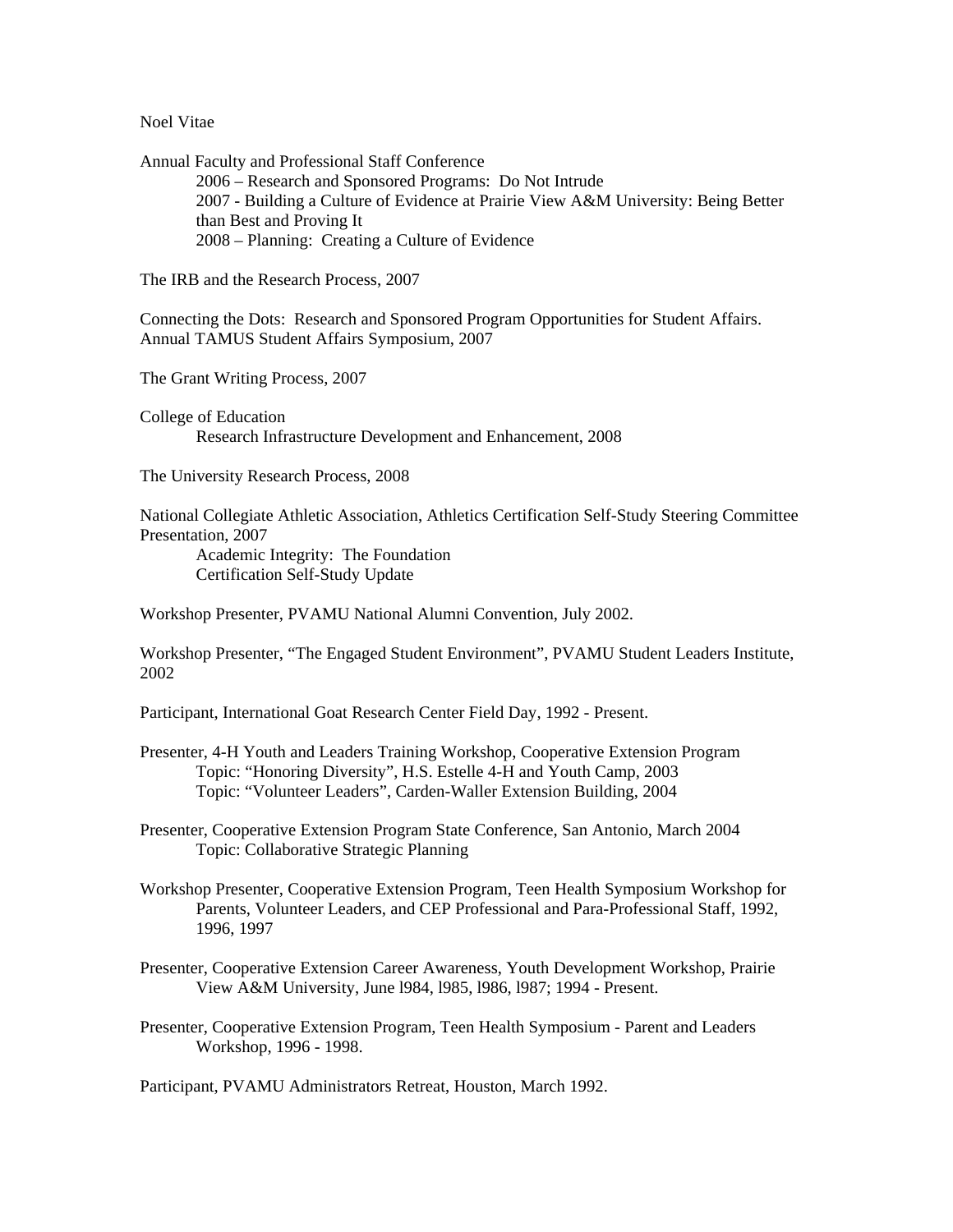Presenter, Cooperative Agricultural Research Center Retreat, 2000 - 2002.

# **SERVICE TO THE COMMUNITY**

- Judge, Future Homemakers of America Regional STAR Events Competition, Houston, Texas, l985- l989; 1991 - 1992.
- Member, Waller Independent School District Community Advisory Committee to the Superintendent, 1989/90.
- Vice-President, Zeta Gamma Omega Chapter, Alpha Kappa Alpha Sorority, Inc., Prairie View, Texas, 2000 - 2002. Assistant Graduate Advisor for Zeta Gamma Chapter, Spring 2005 – Fall 2008.
- Member, Waller High School Band Booster Club, 1989 1991.
- Member, Vocational Guidance Service Advisory Committee, Waller County, Brookshire, Texas, 1990 - 1995

Member, Advisory Committee, Waller I.S.D. **PEP** (Parenting Education Program), 1992-93.

# **UNIVERSITY TEACHING ASSIGNMENTS**

### **UNDERGRADUATE**

- 1) Early Childhood Environments 2) Adulthood and Aging
- 
- 
- 7) Family Resource Management: Theory and Laboratory
- 8) Human Sciences Internship
- 9) Child Development 10) The Family in Crisis
- 
- 13) Infant and Preschool Development 14) Expressive and Creative Materials
- 15) Parenting Issues and Education

### **GRADUATE**

- 1) Child Development I and II 2) Family Theory and Issues
- 3) Family Financial Counseling 4) Research Problems
- 5) Studies in Family Resource Management 6) Thesis in Home Economics/Human
- 7) Theories of Child Development 8) Families as Consumers
- 
- 3) Housing and Man 4) Human Sciences Perspectives
- 5) Program Planning I and II 6) Dimensions of Professionalism
	-
- 11) Life Span Human Development 12) Pre-Adolescent and Adolescent
	- Development
	-
	-
	-
	- **Sciences**
	-